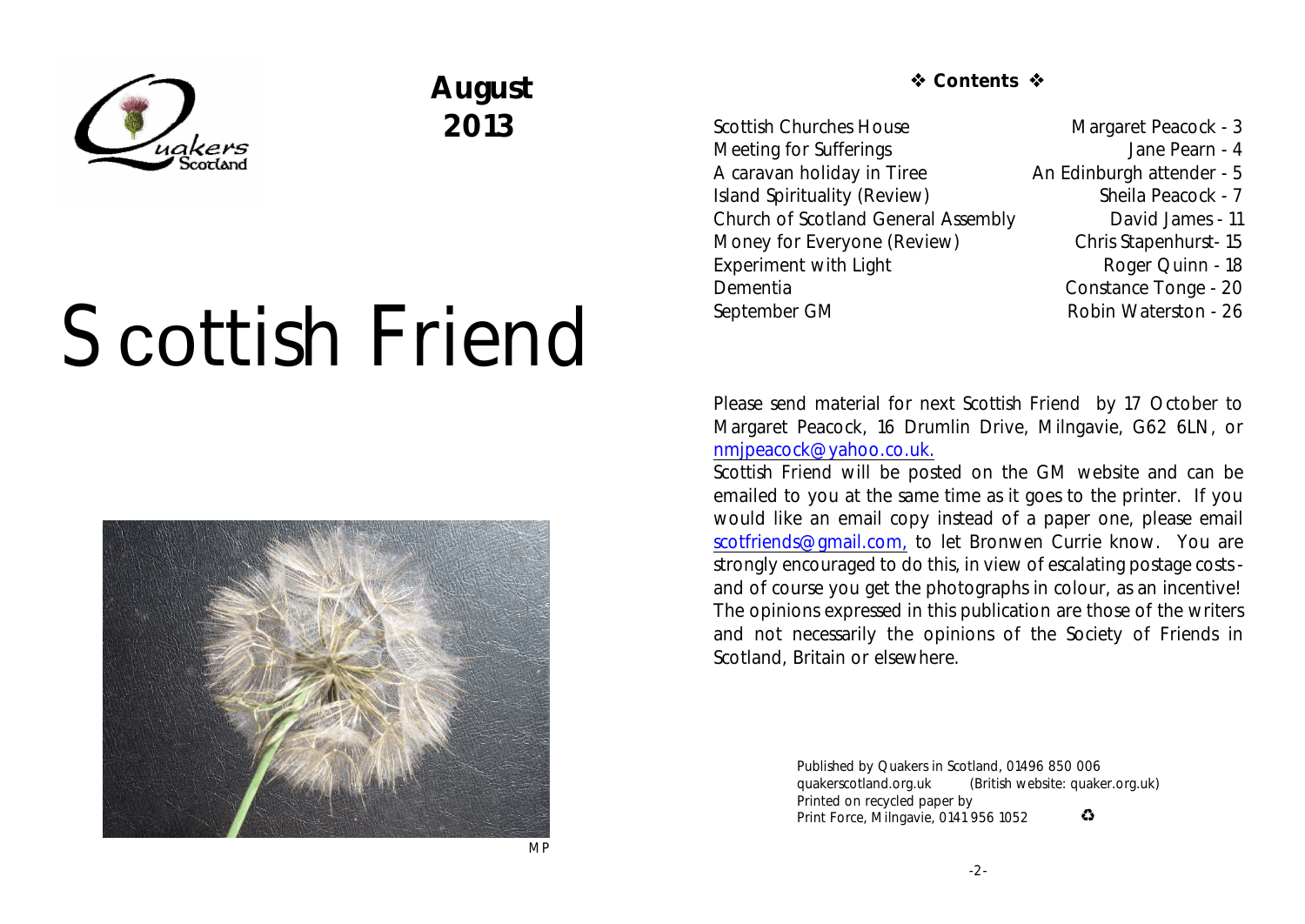#### **Margaret Peacock**

The house is now leased to the Fusion Group, under the direction of Alex McKie. It has re-opened under the name of "Old Churches House", with some changes in facilities, designed to appeal to Fusion's normal commercial clients.

The dining room is now a licensed restaurant, still presided over by the "snowdrop" clock, which was made and presented by the inmates of Aberdeen Prison to the community of bereaved families of Dunblane after the shooting in 1996.

There are now extra tables just outside at the back - highly necessary in weather as hot as it was at the opening! The Ian and Margaret Fraser room can also be used as a restaurant, but can be hired as a fully equipped reception or conference room. (Wi-Fi is available throughout the house.)

 A place of high honour there is occupied by the spinning wheel gifted to the Scottish churches by Pope John Paul II on the occasion of his visit in 1982. The bedrooms are now a bit more luxurious, with double beds. The chapel will remain consecrated and after refurbishment it will be used for suitable events - mostly weddings, of course. Alex also intends it to be available to anybody connected with the house for private prayer and contemplation.

Ian Fraser, the first warden of SCH, is so impressed by the sensitive way the alterations have been done that he consented to be the speaker at the opening, offering the guests a potted history full of anecdotes - some of them hilarious.

Leighton House is not included, and has been sold to an individual.

Meeting for Sufferings held at Friends House 6<sup>th</sup> July 2013 **Jane Pearn**

Our meeting included a reflection on the experience of Yearly Meeting, and some ministry has stayed with me: 'If we come away heartened and supported and strengthened for our individual witness in the world, that may be a function of Britain Yearly Meeting just as much as a corporate decision'.

Our Arrangements group has been looking at our ways of working: what would support us in our role of visioning? In-depth reports from central/standing committees and staff would provide helpful context. We were assured that this would not entail much extra work for staff. Acknowledging that there may not always be a distinct dividing line between Trustees' and Sufferings' responsibilities, we asked for Trustees to make clear whether they are informing, asking for advice, or consulting. Another suggestion to help strengthen the links between Sufferings and Area Meetings was for regional gatherings. These would be for AM Clerks, Sufferings representatives and alternates, Arrangements group members and staff to meet together to talk about ways of working and share good practice. It was agreed that 'regional' in this context meant 'national' for Friends in Wales and Scotland.

On to the main matters before us. We heard from QCCIR about a document produced by the World Council of Churches 'Economy of Life: Justice and Peace for All'. This is a clearly expressed and powerful document. Although many of us had difficulty with some of the language and theology, we were able to hear what lay behind the words, and to unite with its intention. I was struck by a passage from Section 22.

'Transformation must embrace those who suffer the most from systematic marginalization, such as people in poverty, women, Indigenous Peoples and persons living with disabilities. Nothing planned without them is for them.'

The paper ends with a paragraph including these words: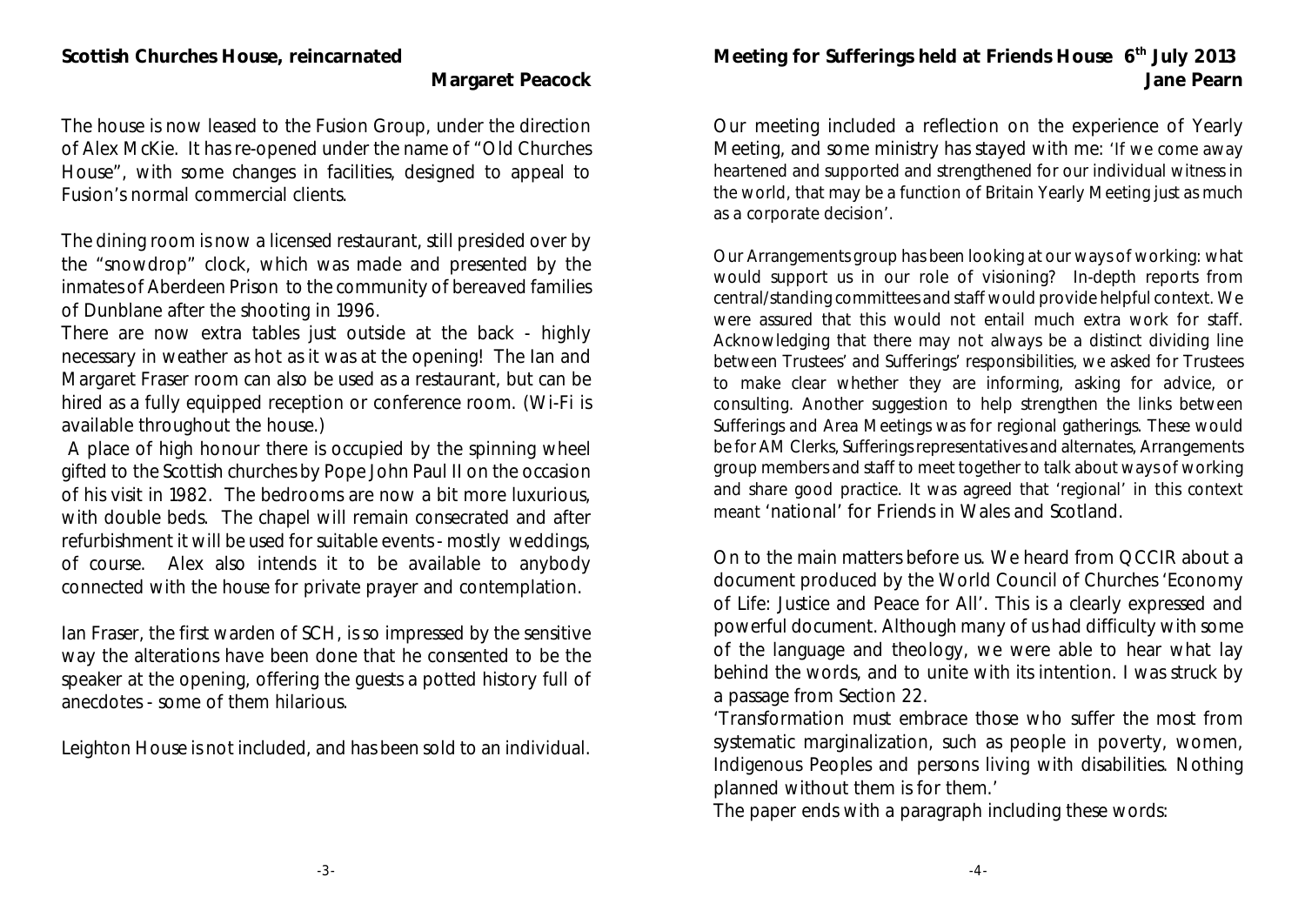'The process is envisioned as a flourishing space where churches can learn from each other and from other faith traditions and social movements about how a transformative spirituality can counter and resist life-destroying values and overcome complicity in the economy of greed.'

We were asked by several Area Meetings to consider making a public statement about the current welfare reforms and their impact. Doubts were expressed about the usefulness of a statement – our lives may speak more powerfully than any form of words, and we were encouraged to tell Friends House what we, as individuals and as Meetings, are doing. A survey form has been provided for this, which is open until August  $31^{st}$ . <http://www.surveymonkey.com/s/qwelfare>. A paper version is also available from Friends House.

There was a rich variety of ministry, expressing anger and guilt, as well as the need to trust in each other, to work with others towards a healthier society, and to do what we can to relieve immediate hardship. We wished for a focus on positive alternatives, and to be able to articulate clearly what a more just economic system might look like. We agreed not to make a statement at this time, but to ask QPSW to examine some of the radical alternatives being suggested and to come back to us in October with their thoughts about the possibilities for a long-term, focussed commitment by Friends in Britain.

Jane Pearn

**A Caravan Holiday in Tiree.**

#### **An attender from Edinburgh.**

My two sons have listened to Mister Stourworm and the Kelpies's Gift (Savourna Stevenson's musical adventure) many times in which there is a story about the formation of Coll, Tiree and several other islands. We had wanted to go to Tiree for more than two years before going. As we don't have a car and the boys are not yet able to carry enough camping equipment, I decided that we needed to stay in a caravan. Since it is fair way to travel from Edinburgh, involving an overnight stay in Oban it seemed sensible to go for at least two weeks.

I work part-time as a single mum, which allows me to be there for my children as much as I can. My job involved a career change and a great deal of qualification-gaining including a post graduate degree which I am self-funding so I don't have much money, so receiving this grant from the John Wigham (Enjoyment) Trust allowed us to realize our dream to go to Tiree, and we were able to say to friends that we were in Tiree and they were welcome to visit us, so sharing our island experience.

Tiree is an amazing island of coasts, with clarity of water and deserted beaches, the water being used by kite surfers doing amazing stunts twirling meters in the air to disappear under water then re-surface to carry on surfing! We visited an old fort-Broch - and watched a shark patrol the coast from our vantage point.

We walked, and hired bikes to get around, enjoyed solitude and company. The sun shone for us and there was a play on at the Community Centre: Angus Weaver of Grass that was incredibly well done, in Gaelic with masks and puppets. There were many people at the show; it is a lively island whose population has many farmers. It is mostly meat farming which I found a little sad as a vegetarian. But the boys enjoyed seeing the sheep-shearing and we witnessed the first two weeks of a new-born cow's life.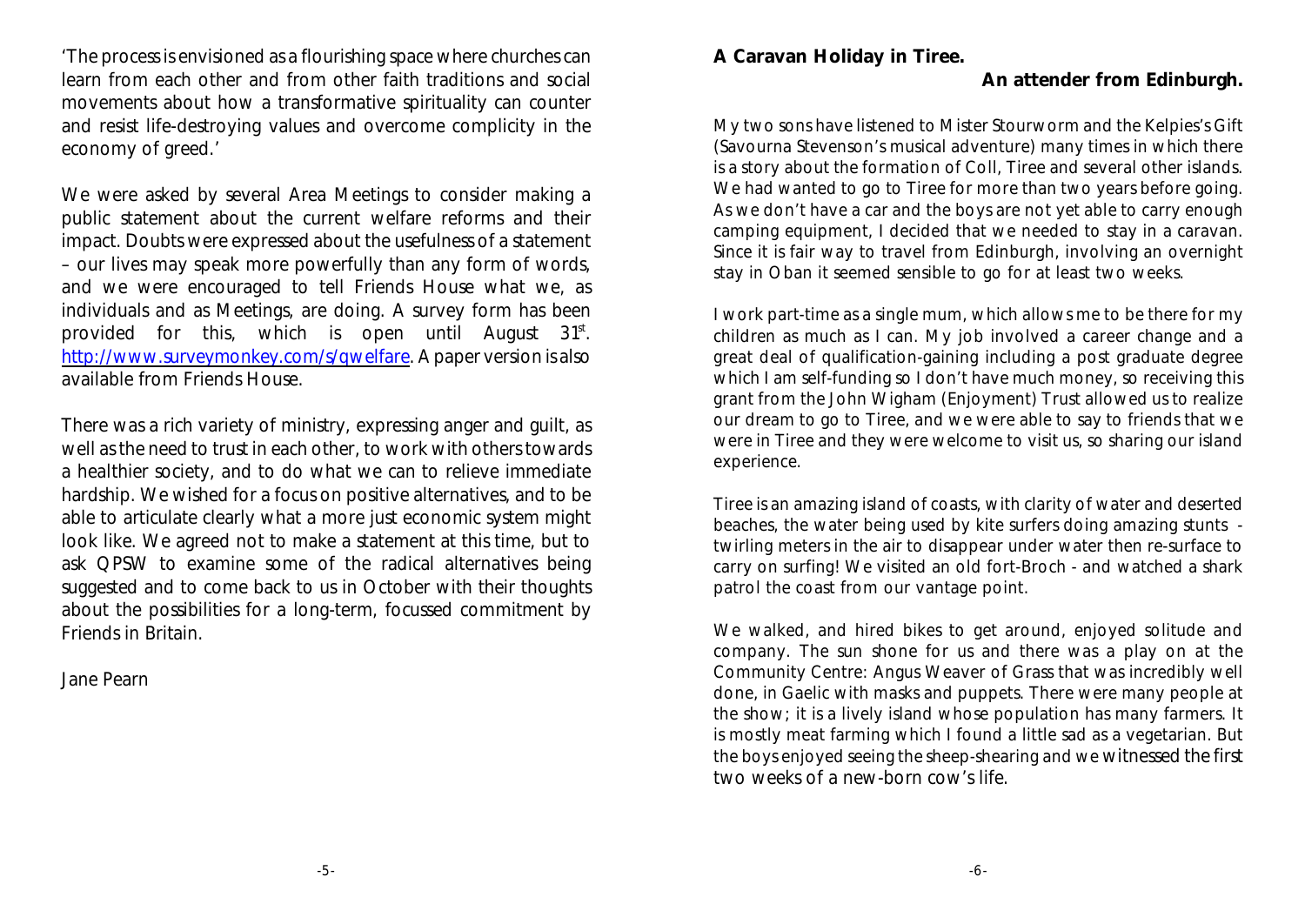**"Island Spirituality, spiritual values of Lewis and Harris" by Alastair McIntosh, The Islands Book Trust, 2013, ISBN 978-1-907443-45-9, £10.00.**

#### **Sheila Peacock**

This book is from a lecture given by Alastair McIntosh in October 2012 to the Islands Book Trust. Alastair, now a Quaker, was brought up in the Lewis Presbyterian tradition. Now he works in ecological theology and holds honorary fellowships at both Glasgow and Edinburgh Universities. The book is consequently a scholarly work: the first 88 pages are the talk, then there are 60 pages of notes, 16 of bibliography and six of index.

I took on reading it as a chore, sure I was going to be wearied with mooning over God in nature and standing stones, or, worse, God in modern science (one of my bugbears). Instead I was delighted to read a history, albeit a coloured one, of the Presbyterianism of the Long Island (Harris and Lewis), which has dented my liberal Quaker prejudice against the "Free Kirk" and its religious oppression. The Calvinist doctrine of predestination, that only the "elect", not the "damned", will achieve salvation whatever the behaviour of either, was strongly repudiated in 1676 by founding Quaker Robert Barclay (whom Alastair quotes). The islands were converted to this unremitting form of Protestantism at the instigation of the government of George I, as part of the cultural suppression after the 1745 Jacobite rising. Alastair describes the life of Lady Mary Stewart Mackenzie, patron of zealously evangelical preachers, such as Alexander McLeod who in 1824 put "a sense of fear, amounting to well-nigh terror" at the wrath of God into his congregation.

The text is, I imagine, Alastair McIntosh's attempt to come to terms with this awful spiritual past and his discomfort at the relief of shaking free of it. He seems to be trying to prove that Free Church Calvinism "wasn't that bad" or was "understandable in the circumstances". He recounts going to Donald McLeod, retired Principal of the Free Church College in Edinburgh, with the question "Do you believe in the doctrine of limited atonement that follows from predestination?" He gets the straight answer "yes", but chooses to interpret it ambiguously by quoting two other sages in the paragraphs between the question and answer, both of whom say that the question should not be put, because it is beyond the remit and competence of humans.

A little of the history: Calvinism is the backbone of both the Church of Scotland and the Free Church, both using the "Westminster Confession" drawn up during Cromwell's republic. That was influenced by the Dutch version that also led to the Dutch Reformed Church that supported apartheid in South Africa. The Church of Scotland failed John Knox's original ideal of a church owned and governed by the people, because the nobles acquired the former Catholic church lands and the power to appoint ministers. As ministers let landowners carry out the Clearances, the people formed the Free Church in 1843 (unfortunately the painting of this momentous assembly is so poorly reproduced in the book that we cannot appreciate the points Alastair draws from it). England threw out the Westminster Confession in favour of episcopalianism (the current Church of England) at the Restoration in 1690 but Scotland kept it and had bloody conflict between the episcopalians and covenanters. Alastair points out that the seeds of British and Dutch colonialism around the world were sown in these centuries: "the oppressed, by now duly insensitised, could join the oppression of faraway lands". It's a relief to read that in 1986 the Church of Scotland, recognising, I suppose, that such a doctrine is incompatible with a role as a national church in a modern diverse nation, asserted the subordination of the Westminster Confession to Holy Scripture and dissociated itself from the nastiest anti-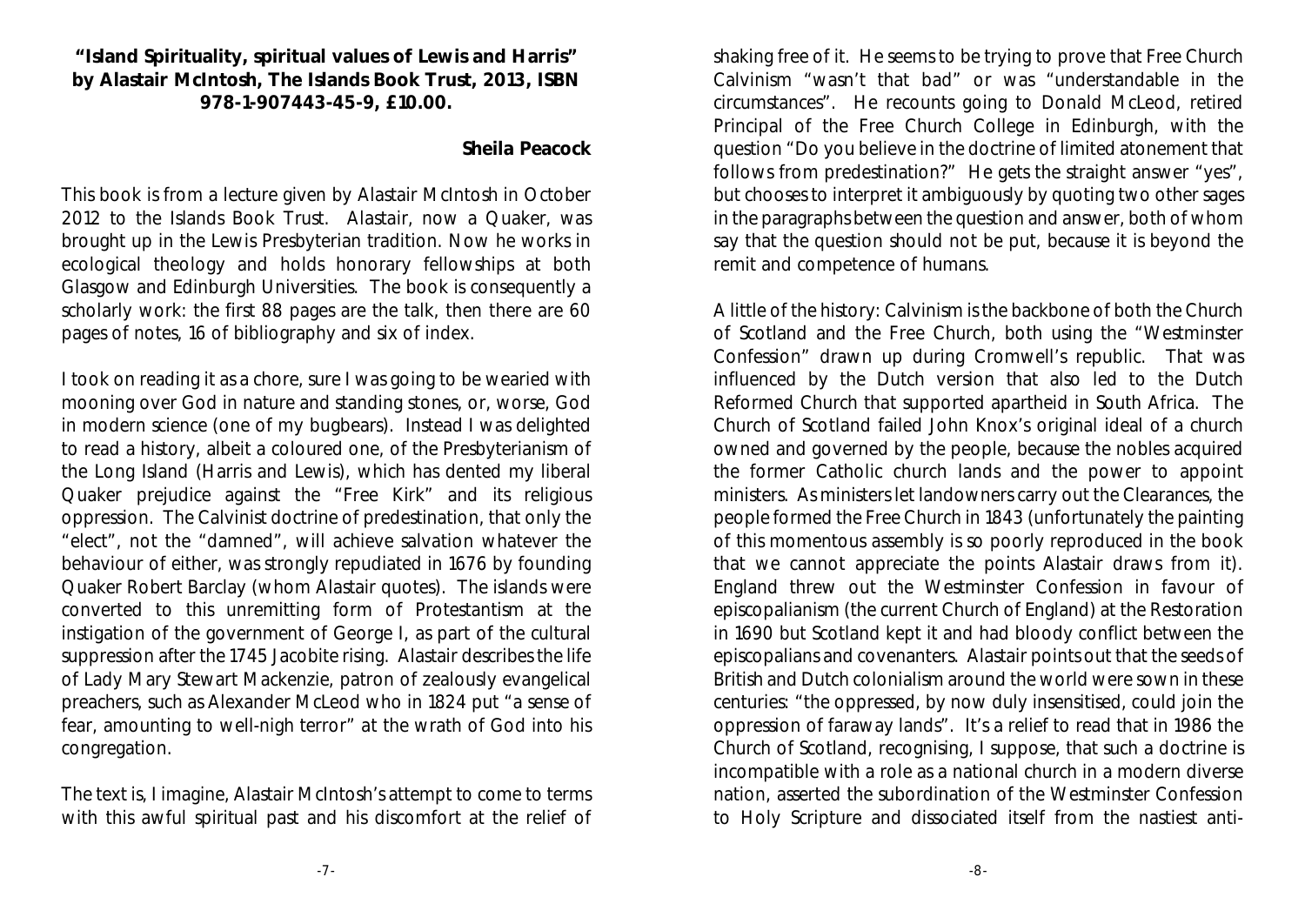#### Catholic clauses.

Calvinist doctrine has in modern times been summed up (and oversimplified) as "TULIP". No, not the elegant flower: "T"otal depravity of all people; "U"nconditional election of "the elect" regardless of their actions; "L"imited atonement - Christ's sacrifice saves only the elect; "I"rresistible grace - the elect cannot resist being turned towards Christ (hence no non-Christian can possibly be among the elect); "P"erseverance of the elect (saints) - they can never fall away from grace. This summary is popular in U.S. Calvinist churches. The "appeal" of such a doctrine to the islanders is couched by Alastair in psychology as "Stockholm syndrome" following their self-worth being cut down by oppression after the Jacobite risings and their betrayal by their clan chiefs who instigated the Clearances to farm sheep profitably. The God of predestination also mirrors the role of the sea in island life, as a source of bounty but also an indiscriminate taker of life.

Alastair is at pains to point out the chinks of light in the most rigidly Calvinist church. As a "reformed church" it is capable of further reformation (succinctly in Latin, "Ecclesia reformata, semper reformanda"). Most obvious of these is the 1990 Rustenburg declaration in which the South African Dutch Reformed Church repudiated apartheid. He quotes a prominent Free Churchman's "Stornoway Gazette" column challenging readers to consider whether a much prayed-for Christian revival might lead to other churches than theirs filling witih new members. He also describes the church's silent accommodation of the "second sight" possessed by numerous inhabitants of the Western Isles(some known to him), notwithstanding the same church's legacy of witch-burning.

The sixty pages of "end notes" are dense in both history and illumination - so much so that the 124 notes could be read oneby-one as daily spiritual inspiration. It is here that you find

quotes like "What is said to be believed at a head level, and is often an obstacle for liberals, is less important than what is manifested at the level of the heart." Alastair also draws in the modern Greek Orthodox theologian Paul Evdokimov's view of Hell, as contrast to the Calvinistic one, as self-made or, quoting Dostoyevsky, "the suffering caused by not being able to love any more... the flames of thirst for spiritual love." He also quotes an Indonesian view (he wrote the book while working in Indonesian Papua on local spirituality) that, in both Christianity and Islam, "when the emphasis shifted from oral traditions to the written word, a hardness set in, the head came to dominate over the heart, and the indigenous sense of the spiritual feminine and the animation of nature was suppressed", to which he responded by citing St. Paul, "the word killeth but the letter giveth life" (sic he meant "the letter killeth but the Spirit giveth life", 2 Cor 3:6, quoted by the Elders of Balby in the preface to Advices and Queries) (this, other errata, notes and reflections are at http://www.alastairmcintosh.com/islandspirituality.htm).

Recommended - wish I'd been at the live lecture. Sheila Peacock, July 2013.



Dunblane Cathedral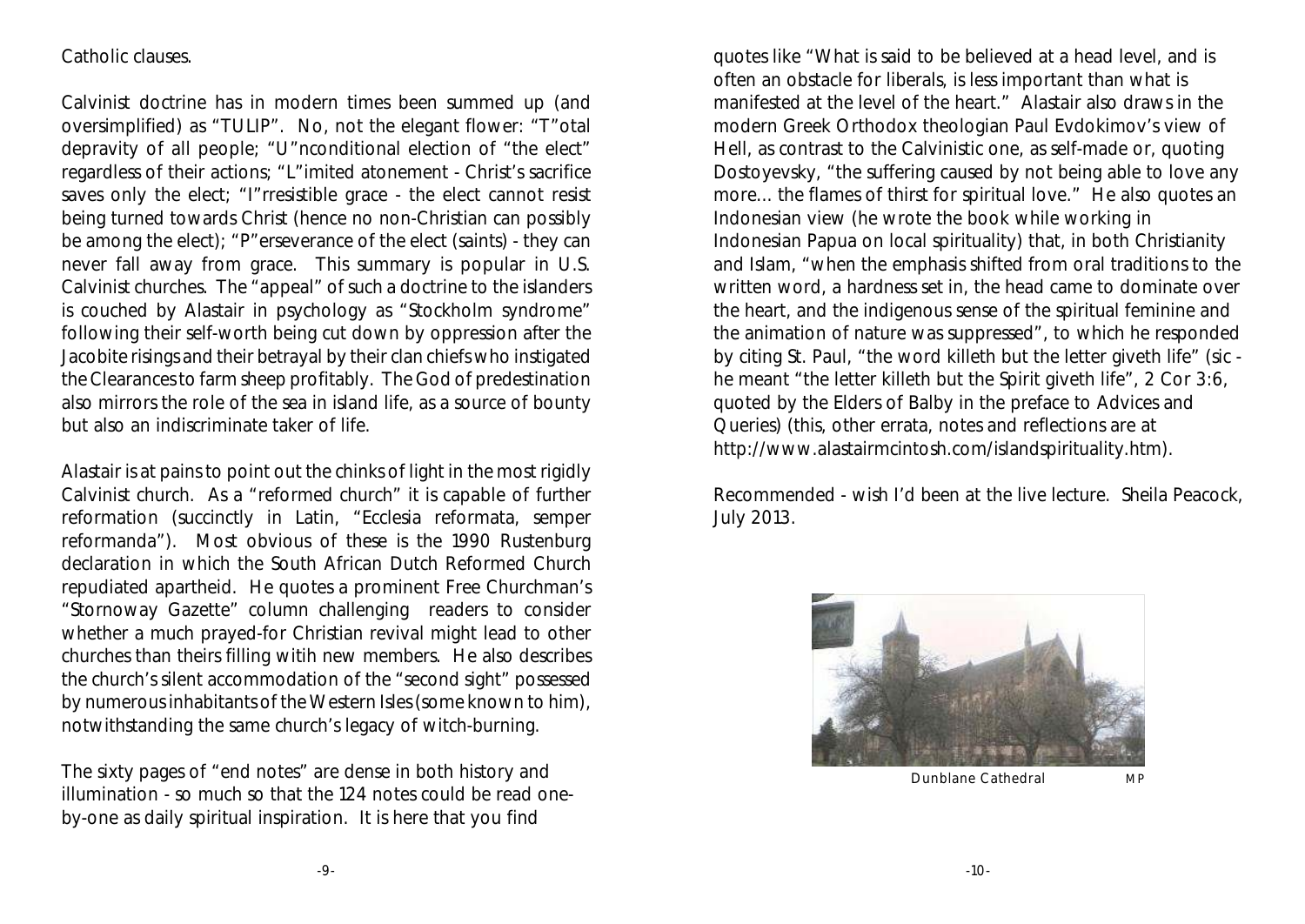#### **General Assembly of the Church of Scotland, May 2013 David James**

There was a sense of inevitability, of impending catastrophe, like watching a slow motion film of a car crash.

The General Assembly of the Church of Scotland, meeting in session in May 2013, spoke of many things; the inspirational work of its World Mission Council and its partner churches in war torn parts of the world and the quality social services provided throughout Scotland by its Social Care Council and its partner organization, Crossreach. But hanging over the Assembly, like a big black pall, was the weighty issue of the ministry within the Church of Scotland of openly gay ministers in civil partnership.

Since 2009, when the appointment of the openly gay minister, Scott Rennie, to Queen's Cross Church, Aberdeen was legally challenged, the Church of Scotland has been weighed down by pressure from those on both sides of the argument, to come down off the fence and give a definitive ruling one way or the other. That moment had finally arrived. The Special Commission appointed in 2009 and subsequently a Theological Commission appointed by the Assembly in 2011 had completed their work. The Theological Commission presented the Assembly with two diametrically opposed proposals.

The first option, labeled the 'revisionist option' allowed the training and appointment of ministers in a civil partnership, with a 'conscience clause' allowing Kirk sessions to require that a ministerial candidates should not be in a civil partnership.

The second option, the 'traditionalist option' re-stated the Churches existing policy, that those in civil partnerships are not eligible for training or appointment as a minister.

Which way would be Assembly vote? The 'clever money' favoured the adoption of the 'revisionist option' but there was considerable doubt as to whether this measure would subsequently gain the necessary support of the presbyteries. Despite this, the revisionists were determined to press on so that the matter might be finally resolved and, as they see it, the injustice of discrimination ended. But spectre of the disruptions of 1843

and 1897 stalked the black and white corridor (the main corridor leading to the Assembly Hall). Some flourishing 'traditionalist' churches and their ministers have already left the Church of Scotland, others are considering doing so. The mood was subdued; one commissioner confided that no other elder from his church was willing to attend the Assembly as they did not wish to witness their church coming to grief.

So on Monday  $20<sup>th</sup>$  May the debate began, presided over by the indomitable Lorna Hood, the newly appointed Moderator. Warm, charismatic, with a natural manner and engaging humour, she brooked no time wasting. No stranger to dispute, she has been a parish minister for 33 years and is the third woman Moderator of the Church of Scotland

The debate starting with a seemingly endless nit picking, the Assembly appeared to have little appetite to discuss the substantive issues. The Glasgow Herald made the observation that the subdued mood was an indication of a fear of disruption. That was the mood when the Commissioners adjourned for lunch that day. But on their return, the Herald acclaimed a miracle! Commissioners were handed a brief and hastily written counter motion tabled by the retiring Moderator. Albert Bogle, a 'traditionalist', gave a heartfelt and humble plea that the majority, the revisionists, look with compassion on those who felt that, for conscience sake, they could no longer be part of the Church of Scotland if the 'revisionist measure went through. He presented a compromise affirming the Church's traditional position but allowing Kirk Sessions the freedom to call a minister in a civil partnership if they so choose. The discussion gained pace, the mood lifted, the way was now open for the silent majority to express its view that, if no agreement on this subject could be found, then their main priority was unity. Arthur Bogle's compromise motion was carried by a comfortable majority. It will now be considered by Legal and Theological panels and a new act brought back to the next Assembly

Many readers might well be dismayed at this outcome and further delay in affirming the Church's full acceptance of ministers in civil partnership. However, I the outcome reflected the commendable feeling of the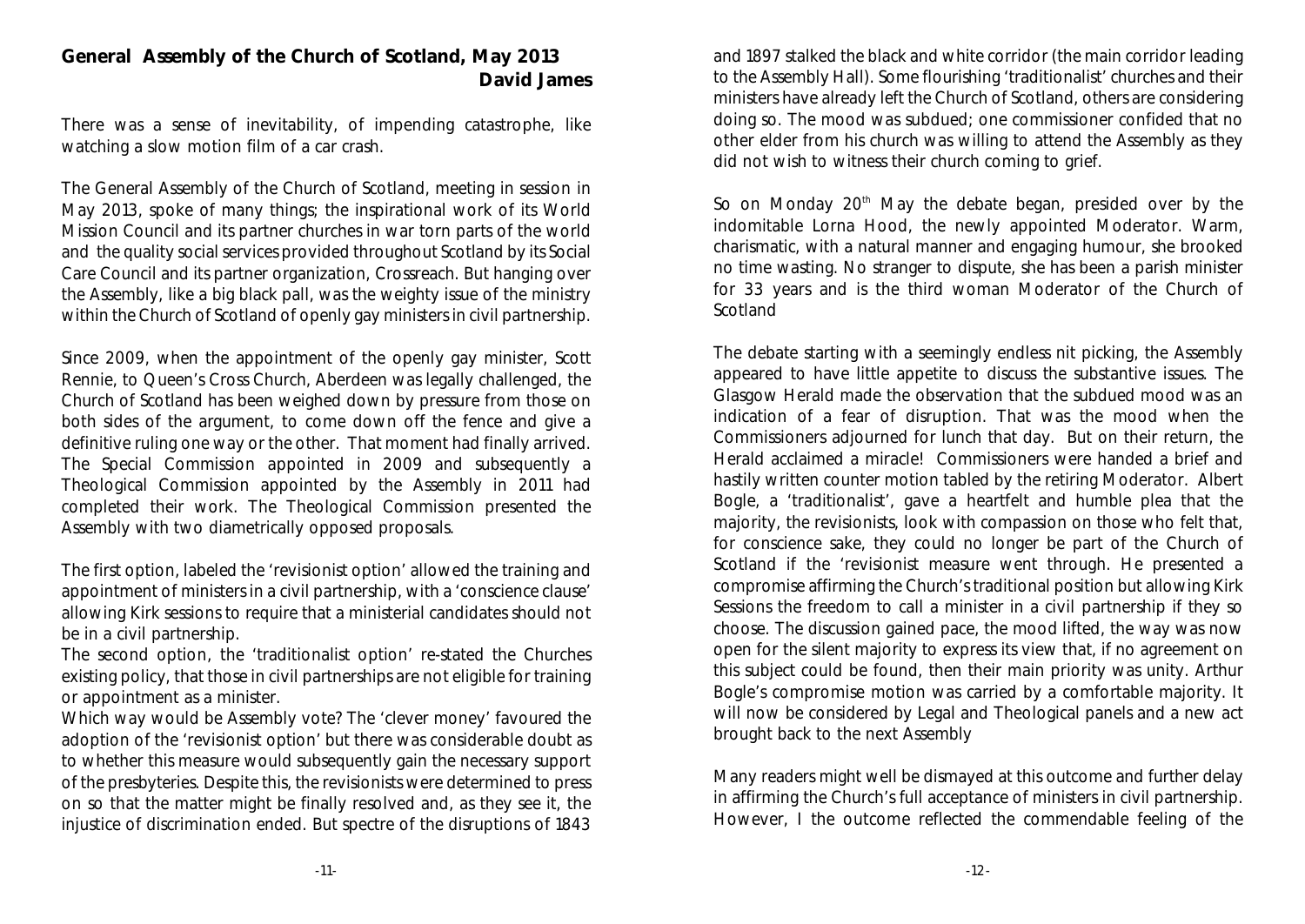Assembly that every attempt should be made to maintain unity. The parliamentary style of debate and majority voting of the Assembly tends to polarize views and encourage schism, but this is a church that can ill afford a suicidal split. Its communicant membership is in inexorable decline. In the last 10 years membership has dropped 30% from 590,000 to 413,000. More significantly, admission of new communicant members has fallen 50% from 11,200 to 5,700. In the next 10 years, at least 350 of the current 850 ministers will have retired but as there are only a handful of new ministers in training, the present shortage of ministers will grow. Money is desperately short. The black hole that is the church's pension fund is many millions of pounds in the red. Inevitably a future Church of Scotland will become a very different animal.

The retiring Moderator Albert Bogle did something which I thought prophetic at the start of the Assembly. He had travelled extensively during his term of office. On one trip, he had in his luggage the ancient cross and ring, traditionally worn by the Moderator in office. His luggage was lost and with it, the cross and ring. It is customary for the retiring Moderator to hand the gold ring and cross to the incoming Moderator at their installation. When the time came, movingly Albert took out a simple wooden cross made by one of his parishioners and gave it to the new Moderator, with the words of Peter spoken to the beggar at the Gate called Beautiful, 'gold and silver have I none but what I have, I give to you'. Perhaps a future Church of Scotland stripped of worldly glory and past wealth will simply give in love to those of need.

May the words of a statement to the World Council of Churches, quoted in the Ecumenical Relations report, guide the Church;

'To be a credible sign, our life together must reflect the qualities of patience, generosity and attentive listening to one another, a willingness to stay together, not saying ''I have no need for you''.

*Money for Everyone: Why we need a citizen's income* by Malcolm Torry Policy Press 2013, ISBN 978-1-44731-125-6 £25 Review by Chris Stapenhurst



A citizen's income (CI) is an unconditional, non-withdrawable income paid by the state to every individual as a right of citizenship in addition to other forms of income. This book demonstrates how such a policy can solve many of the problems with our present benefits system and answers key objections (for instance you're probably wondering how our government could afford this, or why we'd want to give money to idle people and rich people). The title isn't as compromising as my quakerliness would like, but the author writes to bring this debate from academia to the public, and makes a strong case in favour so as to provoke more discussion. As it is I find it hard to object: a CI would make means tested benefits redundant, while being much simpler to administer and removing the stupidly high marginal deduction rates (limited to 76% by universal credit) faced by means tested benefit claimants. Torry examines the consequences for economic efficiency, the labour market, enterprise, informal economic activity (e.g. caring, volunteering), household composition, personal relationships, injustice and inequality. He also devotes chapters to:- the history of the benefits system; other CIs around the world; affordability; political feasibility and - admirably - the problems a citizen's income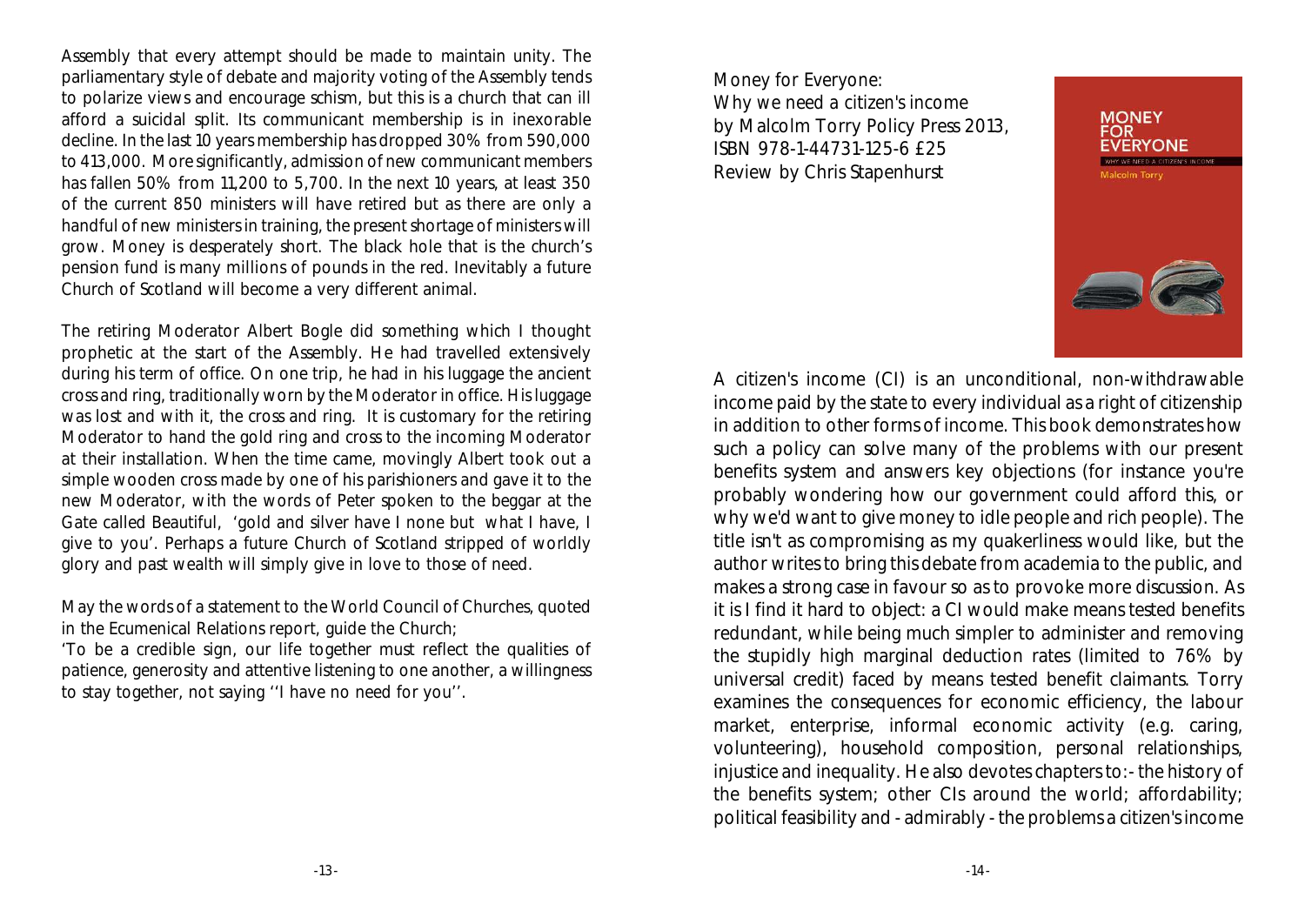*cannot* be expected to solve. CI is inhibited because political advisers in HMRC and DWP stand to lose from administrative simplification.

Friends should be particularly interested in a CI since we recognise that 'we do not own the world' and that the circumstances into which we are born; our natural talents; our capacity and motivation to work; and our collective wealth inherited from previous generation; are all gifts of God's Grace. Therefore we have no particular *right* to these goods; a CI effectively allows everyone to enjoy a part of this wealth unconditionally.

I found the continual heroism of the CI a bit repetitive, but this seems to be deserved and is certainly not rhetoric frivolity. Money for Everyone forms the prescriptive wing of the debate popularised by Wilkinson & Picket's *Spirit Level* and Dorling's *Injustice*; Friends who enjoyed those books, and certainly anyone with the remotest interest in social/economic policy should be excited by this offering, especially those of us needing a reason to be optimistic. Despite my initial hesitancy, I have become thoroughly persuaded that this is the single most effective policy proposal to improve our society and I look forward to the response.

**Experiment with Light at Swarthmoor Hall 4-7<sup>th</sup> July** 

There we were at the place where it all started, reaching for the vision and practice of the old Friends. Sitting in the Great Hall where they met, their spirit was alive in us. What could beat sitting in the very chair that Margaret Fell sat in but to sit in that where George Fox himself sat, to place your feet on the flagstones where the oldest generation of Quakers placed theirs to wait on the Lord in silence. Outside, in a garden full of flowers and bees, you could almost see George Fox standing on the balcony to admonish us to "stand in the light".

We were eleven, here to deepen our practice of experiment with light so we concentrated on four aspects: mind the light, open your heart to the truth, wait in the light, and submit to the light.

*Be still and cool in thy own mind and spirit from thy own thoughts. What light doth make manifest and discover: temptations, confusions, distractions,*

 *do not look at temptations, confusions, corruptions but at the light that discovers them, that makes them manifest. For looking down at distraction, you are swallowed up in it but looking at the light that discovers them, you will see over them and you will find grace and strength and there is the first step to peace.*

After a brief introduction and the prompts each individual held the silence then went off to 'print' their experience with paints using templates they had created. A worshipful sharing in small groups followed. I was very conscious of the role of group in upholding each individual's process creating the trust and stability to allow each to encounter the light as it moved within. For me this was showing the darkness that shadows but can't obscure that 'ocean of light'.

As always where Friends meet there was that deep sharing of our experience in our individual meetings and journeys. On this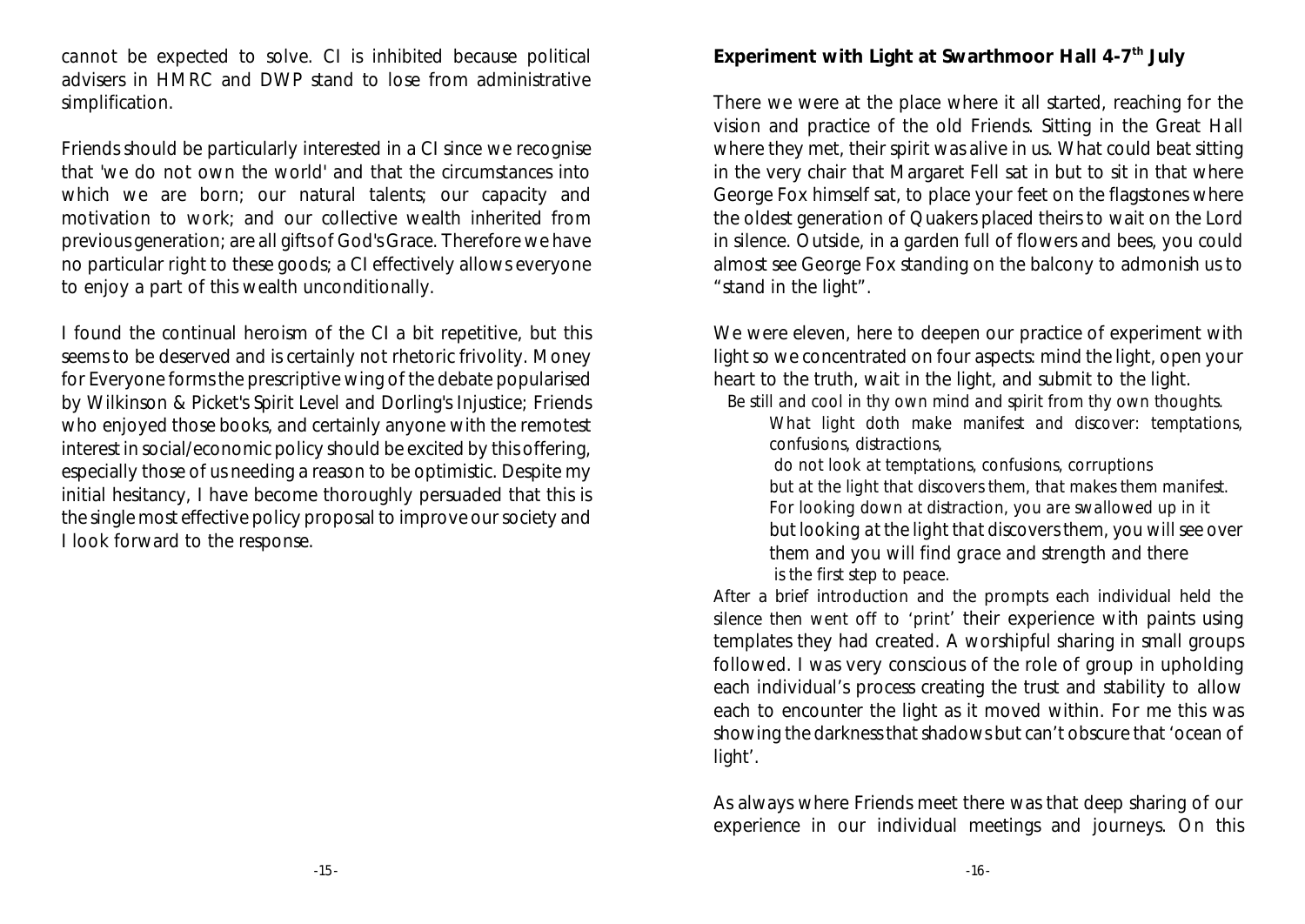occasion I felt privileged to meet Helen Gould and to be introduced to her book, *The Quaking Meeting* which was the James Backhouse Lecture, the Australian equivalent of the Swarthmore Lecture. I must recommend this lecture to all meetings seeking a deeper spirituality. For once here is the process explained clearly. I was strengthened in particular to read her descriptions of a 'gathered' meeting and the role of weighty Friends in enabling this. And we were all amused at her 11-step chart on discernment – step X, not truly led by spirit, then back to step 1, step Y . . . back to step 1.

It was a loving and deeply refreshing four days. One shadow was the future of Swarthmoor Hall which is a great financial burden. One hopes the issue will be resolved and the Centre once again be a place that sends out the spirit of Quakerism teaching us to reach the light and to uphold each other to 'stand in the light'.

Via Stephen Smyth, General Secretary of ACTS, we have this website for survivors of child abuse: <http://survivorscotland.org.uk>



## **Dementia in My Meeting**

## Constance M Tonge

The first thing to get your head around is that there is absolutely no point in expecting the person with significant<sup>1</sup> dementia to change his ways. Although the thing many workers learned when they trained in the past - that people with dementia are un-learning and they can't learn anything new - is wrong; they learn whether they are safe, they learn who is on their side and who cares and who doesn't. Trying to train them by saying and doing "she'll have to learn" actions is not going to work.

Sorry.

There are probably two keys to this. Firstis to **know** the person with dementia (that means you have a chance at knowing the baseline - what is "normal" for **this** person; it's different for everyone). Second, meet the person with dementia **where he is** - not where he was or will be. For the person with dementia there is only the present and memories (some of them constructed by the person from whole cloth) from the past. There is little concept of the future in his mind - so don't expect planning.

Most people, including most professionals, think that memory is the first, and worst, thing to go; that "people **are** their memories." This is way too simple. Some of us think that judgement starts to disappear much earlier - hence the numbers of people, later diagnosed with Alzheimer's Disease or another kind of dementia, who get into otherwise inexplicable road accidents involving them driving around a roundabout in the wrong direction, misinterpreting a red light as meaning "go" or entering or exiting a motorway on the wrong ramp in the wrong direction. Most people are reluctant to give up driving, a

 $<sup>1</sup>$  I use the word because I have never found the oft-quoted</sup> stages i.e. mild, moderate and severe, helpful. Different authorities mean different things by them - and some effects "jump" out of the relevant(!) stage anyway…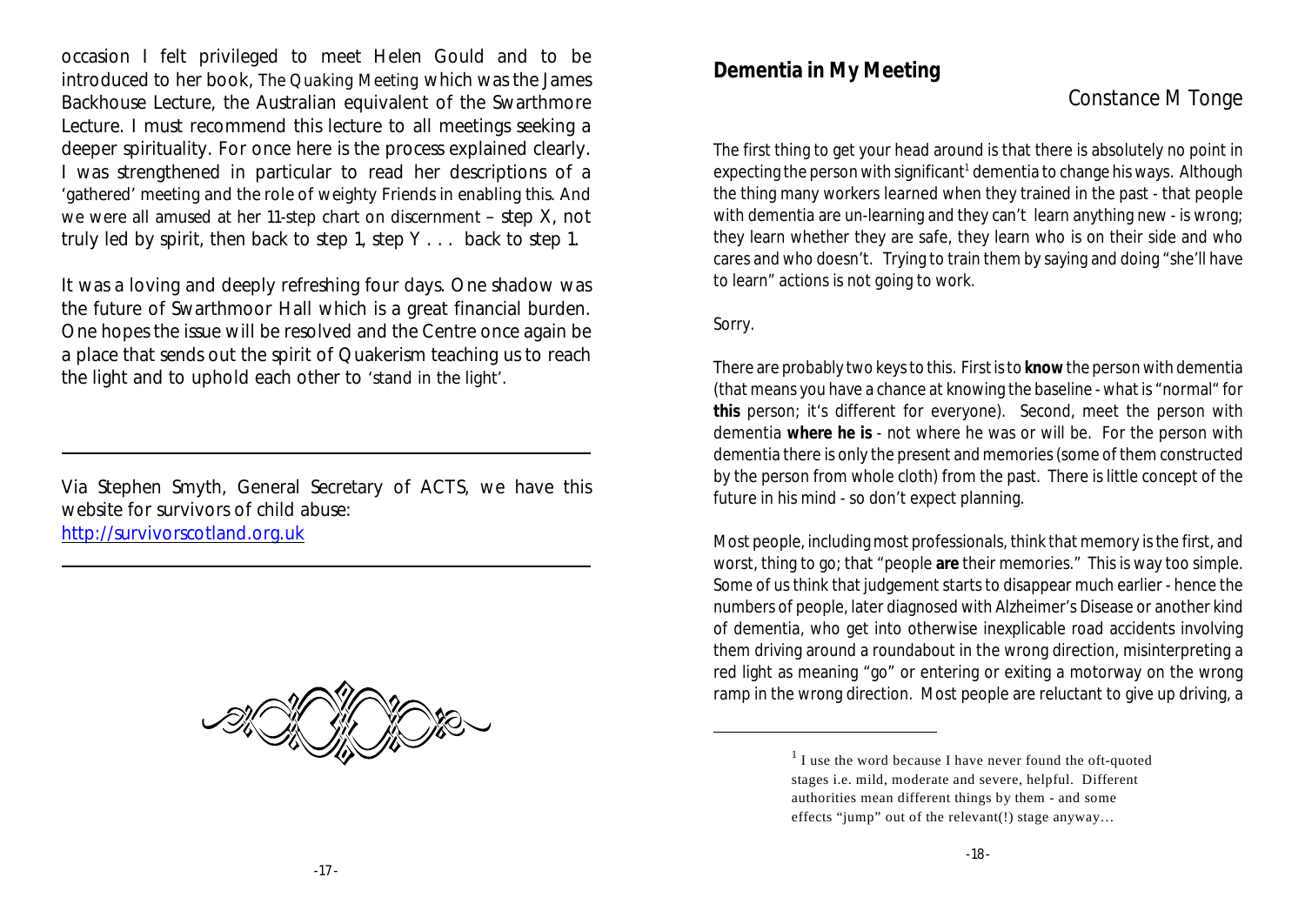huge surrender of independence, when they are fairly sure there is nothing wrong with them.

When you notice a person with dementia not relating something you know to have happened, as you know it happened, don't assume (s)he is lying. The likely answer is that she is "confabulating", that is, fitting a believable (to her) story around the facts as she feels she knows them. (S)he rarely finds the result to be peculiar - it's generally a case of best fit.

It's just that it has a tenuous connection with reality.

All that's needed (all?) is to move the goalposts. What makes sense to you isn't necessarily what makes sense to the person with dementia. In fact, one description of dementia is that the person sees a world which tends to make less and less sense every day. (S)he will frequently be unable to see **your** reality.

It isn't easy to deal with this - especially when you have known the person with dementia for many years and have a tendency to mourn them as lost to you. This last is almost certainly a mistake. Just as a person is not his memories; a person is not her disease. She is still Mavis, underneath all this; he is still Tom - at some fundamental level. **Everything changes except this**.

What can you do to manage better? When Oliver Sacks<sup>2</sup> wrote to A R Luria (known as the "father of modern neurology") about a patient with whom he did not know what to do, Luria said, "Do what your heart and your ingenuity tell you!". This is still good advice because you need both your compassion and your intellect to do the best possible job.

Sympathy doesn't really help; empathy (the ability of being able to put yourself imaginatively in someone else's shoes) does. The chances are that the person with dementia is worried or even frightened, to a more or less extent. This can manifest itself in shouting, moaning, crying, swearing, being belligerent and bullying, paranoia, aggression, compulsive and/or dangerous behaviours. Minimising some of these does not mean outlawing any risk at all - life is about risk; anything else is just existence.

What do people with dementia need? There are a lot of answers to this, including what we all need - a bit of loving - but we like the one developed by psychologists Cheston and Bender: they need all the things everyone else needs except that they need to maintain their identity more than other people and that they need a sense of security more than the rest of us. Everything else comes from there.

For security, we often have to reassure by explaining where the person is if (s)he doesn't know, reducing malignant social psychology and positioning (where the person is ignored or neglected because (s)he is old or black or has dementia, or any other perceived "difference"; where her personhood is forgotten in favour of classifying her as a "client", "patient"; or, otherwise, a person with dementia rather than a wife, mother, daughter, Quaker, gardener, needlewoman, activist etc., who happens to have dementia). As the dementia gets worse, you may need to introduce yourself every time you see him - will it kill you?

When we are children, our parents help form our identities and keep us in them until we are able to decide for ourselves whether the "self" our parents gave us is still true for us. As we grow and mature, given a healthy process, we can change our version of self to a more truthful one of ourselves in the present.

For many aspects of our identity, though, we rely on the communities to which we belong. These include our meeting (or should do!). If these communities continue to function as supports and don't ignore us because they don't know what to do, we can function in a fuller and better way. The community can "hold" the identity of the person with dementia by continuing to tell the true story of the person.

 $2$  in "The Man Who Mistook His Wife For A Hat" Picador 1985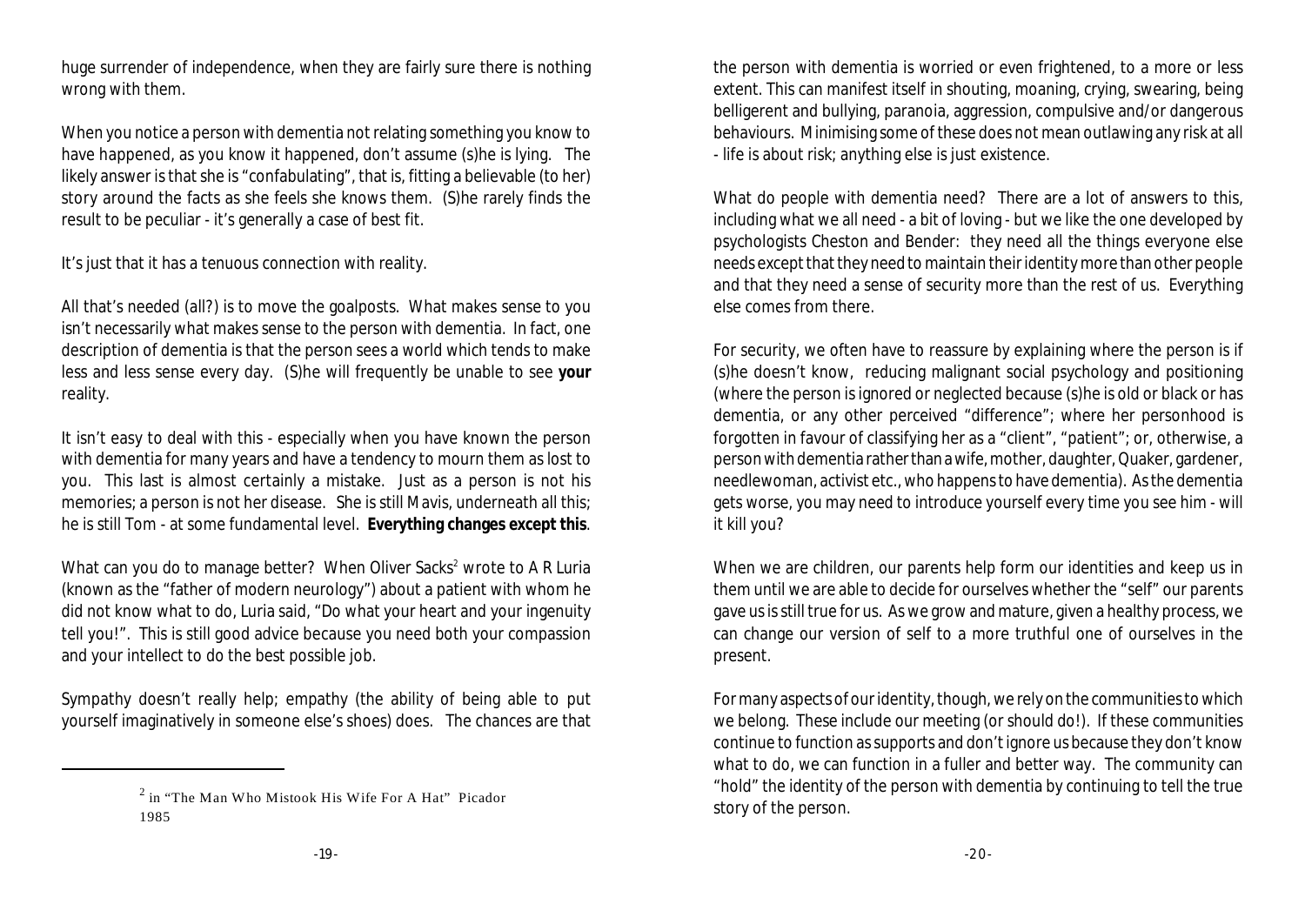Meetings need to take these things very seriously indeed, because many of the other communities to which we belong, the Embroiderers' Group, the Chess Club, the Allotments Association, are much less likely to understand - much more likely to refuse to accommodate the person's changed circumstances. Meetings should be better than this; need to be better than this. If you don't know enough, please find out. It really **is** your responsibility!

There is**still** that of God in every one. If we don't believe that, we should pack up and go home.

One thing which meetings (particularly those which are small with very grey members ageing fast) sometimes do, is to telephone the member's or attender's relatives, in the expectation that they will "do something". In our experience, this is very rarely the case (and sometimes leads to the relatives ceasing to co-operate with the meeting!). Because there is that of God in relatives too, we shall assume that they would if they could. But, mostly, they can't think of anything either - and it's important to keep them on side.

#### What can the meeting **do?**

If the person with dementia still wants to come to meeting, try to enable this. Don't expect a high level of organisation (don't expect him to know how he's going to get home) and facilitate transport. If you can't get a lift within the meeting (and it's sometimes impossible, we know), try an ecumenical effort with another church, ask local services like Crossroads, Alzheimer's Scotland or Hospital Transport Volunteers. Ask the person's other friends if they could join Friends on a rota - even ask a Friend from another meeting!

Do not worry too much if the person with dementia looks like giving verbal ministry! Most will do what they have always done - some Friends speak regularly and some don't. This rarely changes when they get dementia. If (s)he does speak, don't automatically assume it's going to be a problem. Look for the truth within what is said for you; if you can't find any, maybe the message was for someone else. Maybe the meaning will emerge later, when you are mowing the lawn. Remember too, "in all things charity". If you have a strong meeting, a bewildered contribution will not disturb it. Should there be a definite need to have it stop, it is the elders' responsibility to deal with it sensitively. They are competent to do this. If not, why not?

If the Friend with dementia can't manage to get to meeting, organise a meeting in his home - if he wants one - or in the Care Home where he lives. You probably only need a few Friends to go - and, remember again, ask neighbouring meetings to send someone!

Don't forget that dementing Friends sometimes want to maintain their interests and work as activists. These are both likely to reduce as the dementia progresses but it really helps slow the illness down if this can be done. Obviously, it isn't necessarily a good idea to take a very elderly Friend with advanced dementia on a demo in winter - but if she's going to get a taxi and go anyway, think about arranging something (for the same time) nearer home - so you can provide a meaningful distraction whilst still doing good. If she's going to talk to passers-by, have someone partnered with her, not to tell them she's not quite with it, but to plunge in and divert them!

Don't forget about the financial angle. Yes, I know, it's awkward. Some Friends will have enough financial resources to get that taxi, some won't. Don't try to pay if (s)he does, it's humiliating. If this is a Friend in reduced circumstances (don't know? why not?), get the taxi firm to send a bill to the treasurer. Come to that, why not organise that taxi for every Sunday, if there are no other possibilities? Both ways.

Lastly, a note about going to visit people with dementia. I'll come out and say it unequivocally. Please do, even if other people tell you there's no point and (s)he won't recognise you. It's hard to know whether (s)he will recognise you or won't but, just think for a minute, how important is that anyway? The only reason not to go is if you upset our Friend. If you provide a pleasant diversion, this is very welcome - in a life which is often boring. If (s)he doesn't know who you are (and, don't forget, (s)he might), (s)he can still appreciate you *while you are there;* in the present*.* After all, that's all any of us have.